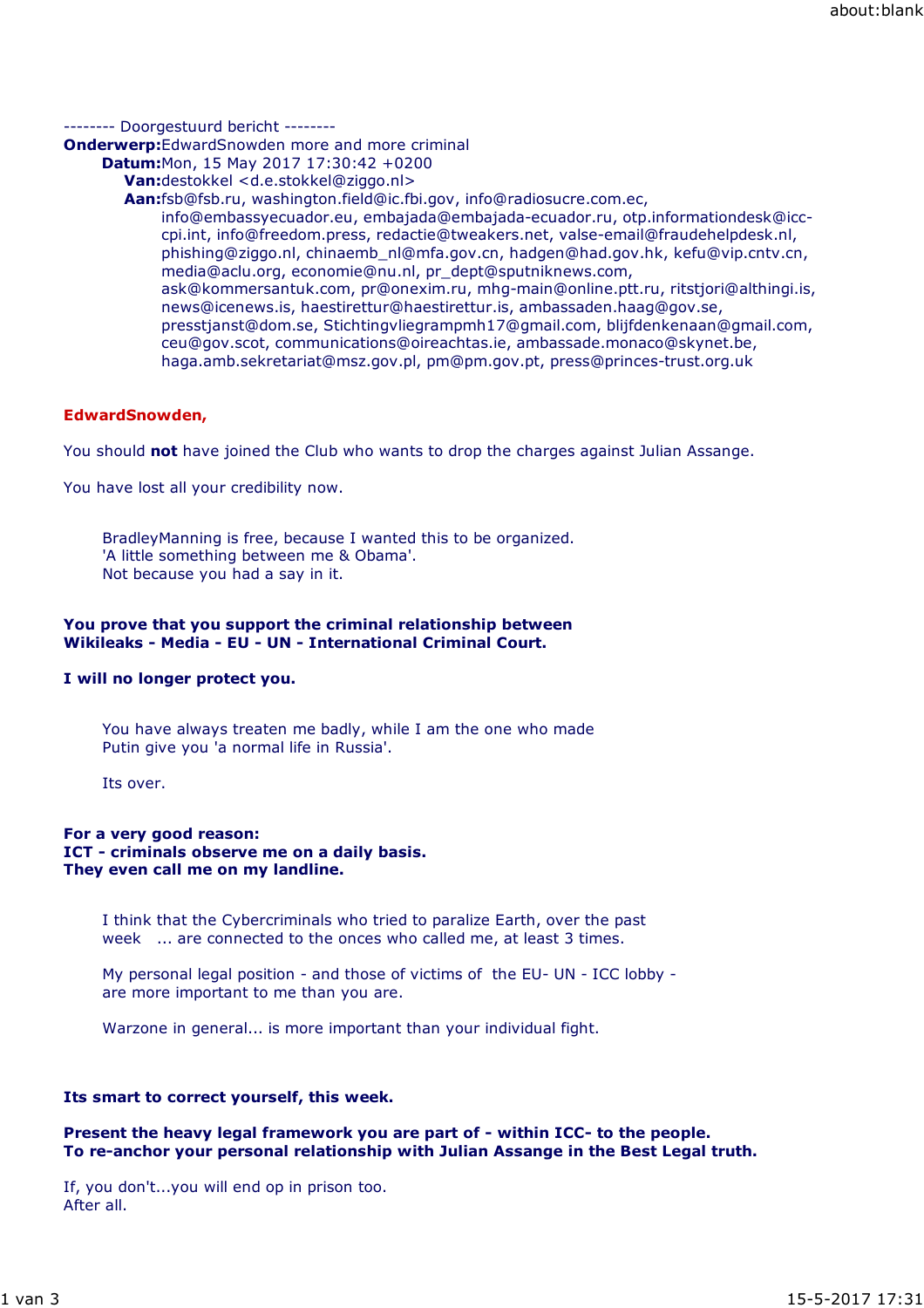## **Because you have just made the wrong Legal turn, this week. By claiming 'to drop charges against Julian Assange, Wikileaks'.**

No matter... the fact that FBI Comey has been fired; somebody else will take over my file... in front of Trump.

For the national security of the USA, I am more relevant than your are.

For Russia - Ukraine - EU , too....

#### **Am I clear?**

**You can either correct yourself with legal facts, publicly... or end up in prison.**

**When you don't present the heavy legal framework you are part of before 1june2017, I won't do anything at all to stop you from being put in prison.**

### **With regards,**



#### **DesireeStokkel donkerelaan 39 2061jk bloemendaal**

**ICClawcase against NL OTP-CR-407/07 www.desireestokkel-nl.net**

**www.nieuwswet-newslaw.org**

**Volgens de letter van de wet ben ik InterimMinisterPresident van Nederland sinds 18november2016. Ik bewijs dat de Rechtspraak - Parlement - Koningshuis gezamenlijk burgers folteren - doden. Op 18nov2016 is ook de GrondwetRepubliekNL ingevoerd.**

**Ik eis mijn arbeidscontract InterimMinisterPresident niet met geweld op, nu ik geen burgeroorlog in EU wil. Criminelen - Terroristen volgen wat ik doe; Parlement & Lobby steunen criminelen.**

**Elke ontvanger van deze email is volgens de Grondwet - Mensenrechtenverdragen wettelijk verplicht te bewijzen dat hij / zij weigert samen te werken met parlementsleden - koning - rechtspraak - lobby aan het folteren - doden van burgers. Geen emails meer ontvangen? Dan even juridisch bewijs aanleveren.**

http://www.desireestokkel-nl.net/grondwet-republiek-nl.html

http://www.desireestokkel-nl.net/uploads/5/6/2/4/56243847 /constitution.republic.nl.2014.2016.icc.parliament.judiciarycouncil.lobby.king.13jan2016.pdf